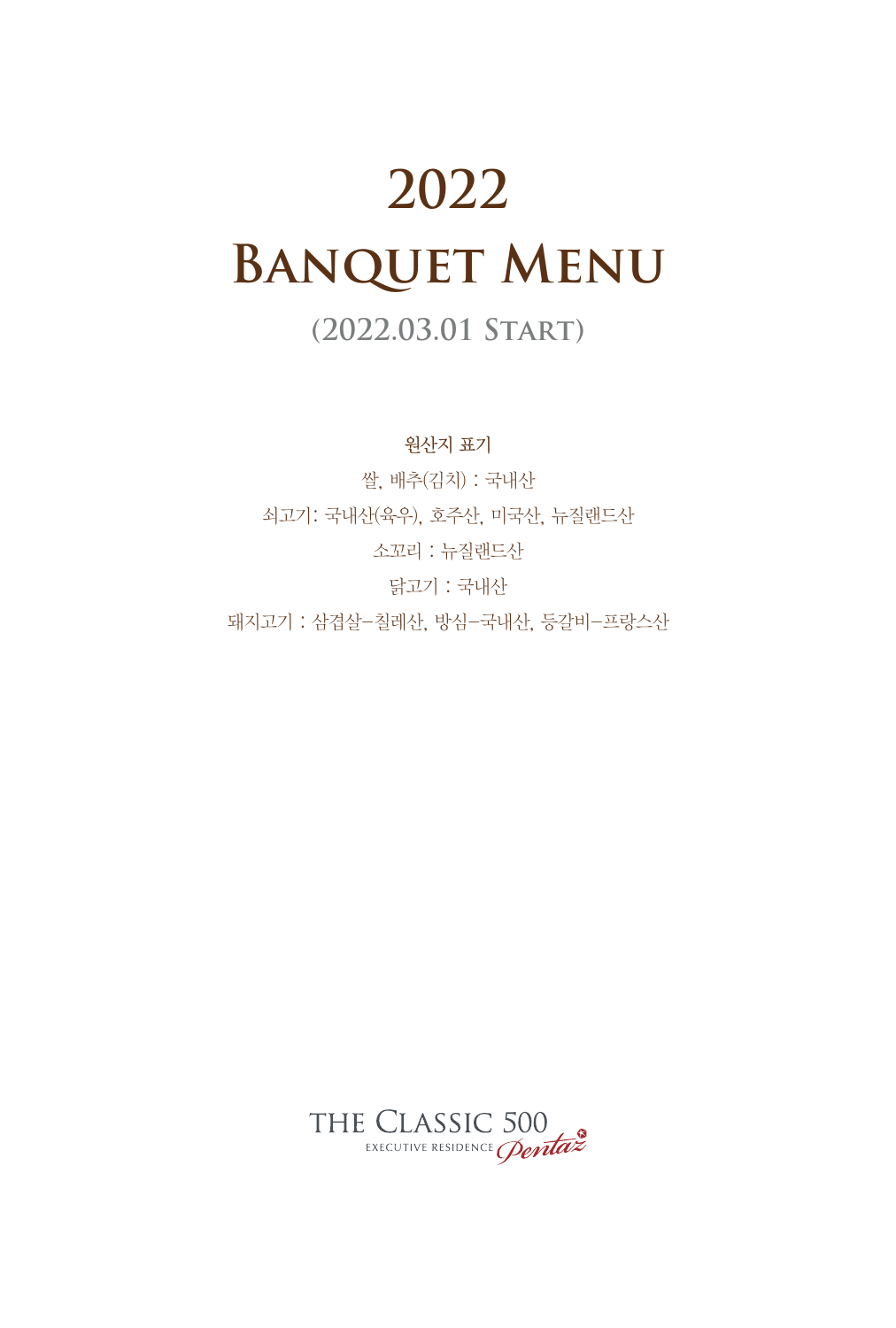## **CHINESE MENU**

# **A**

Three Kind of Cold Dishes

3가지 냉채(새우, 관자, 해파리)

Crab Meat Soup 게살스프

Asparagus and Scallops with Oyster Sauce 아스파라거스와 관자

Sautéed King Prawn with Chilli Sauce 왕새우 칠리 소스

Noodles with Black Bean Sauce(②돼지고기) or Fried Rice(①백미) 자장면 또는 볶음밥

> Si-Mi Ro 시 미 로

3 Kind of Side Dishes 3종류의 기본 찬

### ₩ 80,000

10% Service Charge and 10% Tax are included 상기 금액은 10%의 봉사료와 10%의 세금이 포함되어 있습니다.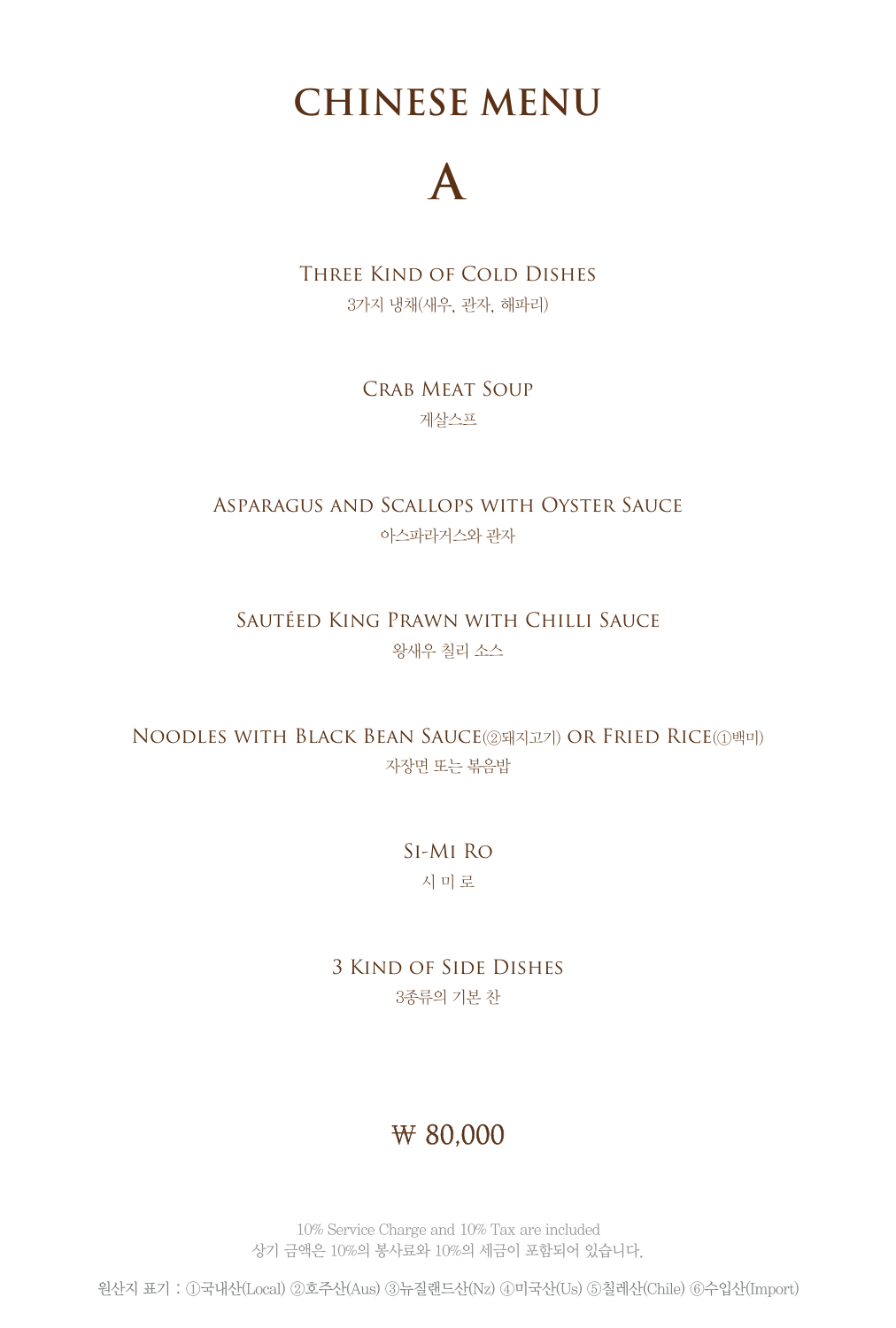## **CHINESE MENU**

# **B**

### Special Appetizer with Cold Abalone and Sea Scallop 특선 냉채 전복과 관자

Sea food Soup 해산물 스프

#### Braised Sea Cucumber and Scallops with Oyster Sauce 해삼 가리비 청경채 볶음

#### Braised Beef(②안심) with Mixed Mushroom Red & Green pepper 모듬 버섯 마라 우육

### Noodles with Black Bean Sauce(②돼지고기) or Fried Rice(①백미) 자장면 또는 볶음밥

### Si-Mi Ro 시 미 로

### 3 Kind of Side Dishes 3종류의 기본 찬

### ₩ 95,000

10% Service Charge and 10% Tax are included 상기 금액은 10%의 봉사료와 10%의 세금이 포함되어 있습니다.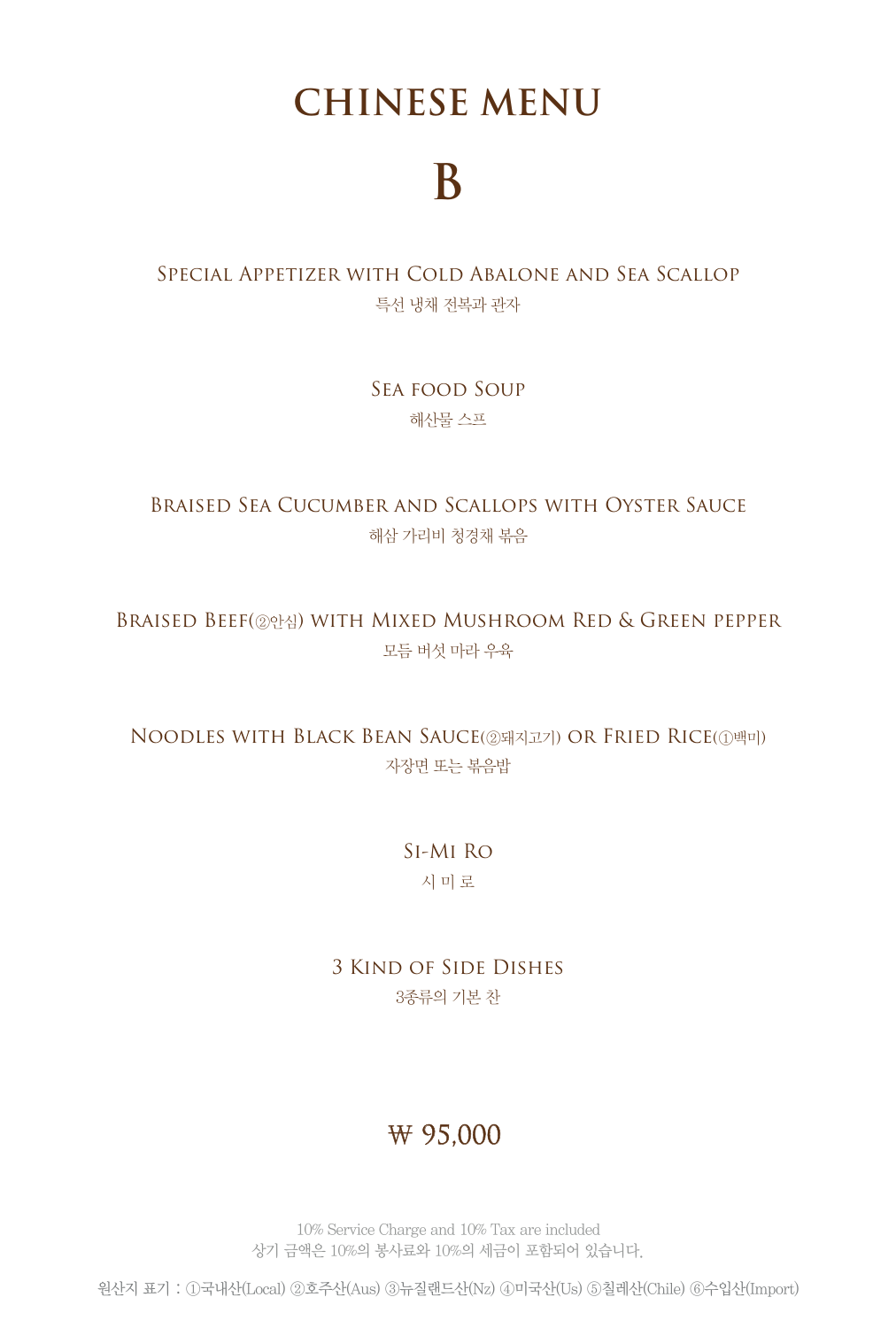**KOREA SET MENU**

# **A**

Pumpkin Porridge(①찹쌀가루) 호 박 죽

#### 3 Kinds of Steamed Seafood 모듬 숙회

3 Kinds of Korean Piccata 삼 색 전

Broiled Spicy Beef Ribs(②소갈비) LA 갈비 구이

Cooked Rice and Broth of the Season(①백미) 진지와 계절국

Kimchee(①김치) and 3Kinds of Side Dishes 김치와 3종류의 찬

> Fresh Fruit in Season 계절 과일

> > Korean Tea 전 통 차

### ₩ 65,000

10% Service Charge and 10% Tax are included 상기 금액은 10%의 봉사료와 10%의 세금이 포함되어 있습니다.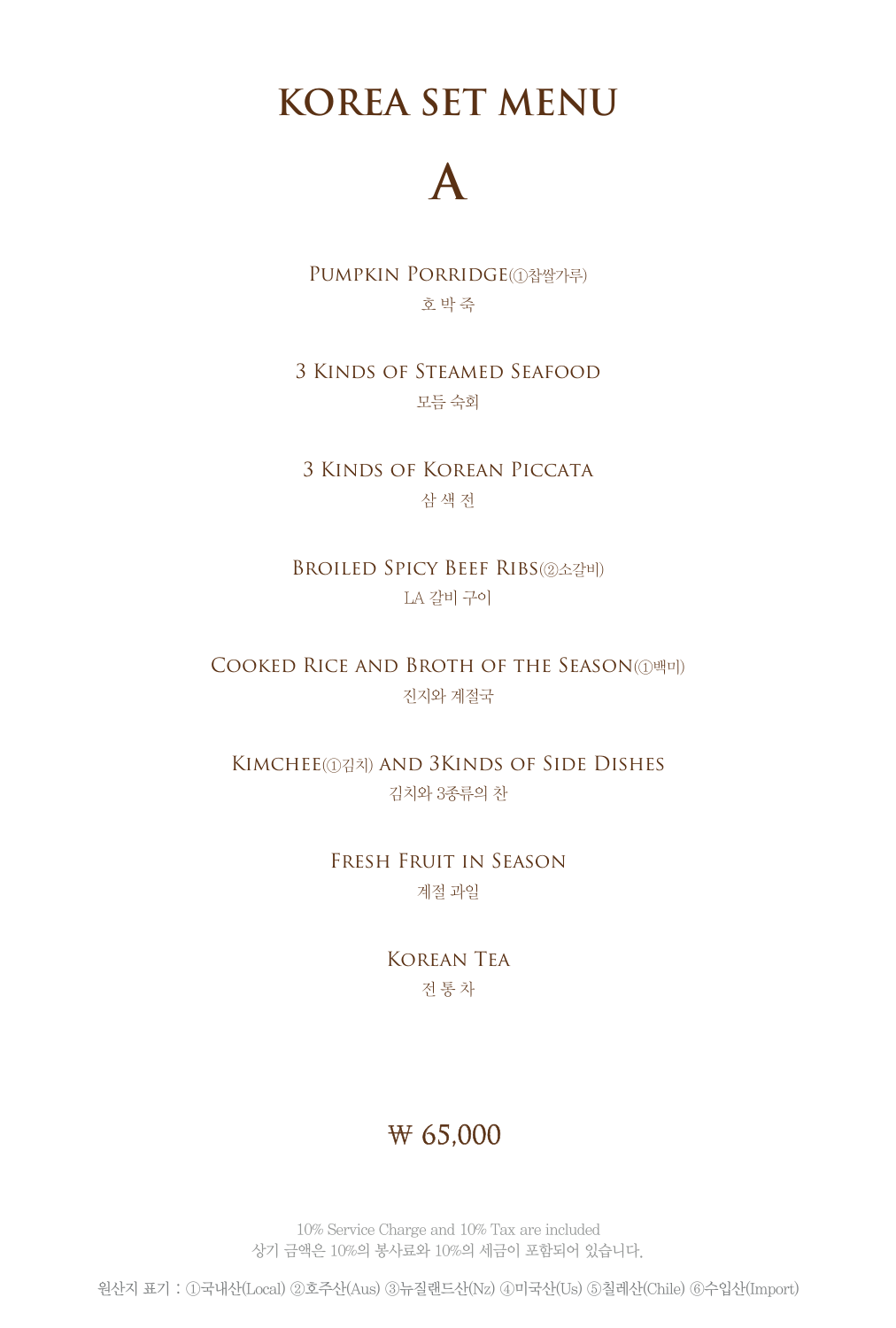## **KOREA SET MENU**

# **B**

#### Steamed Prawn with Pine nut and Mustard Sauce 대하 잣즙 채

PORRIDGE OF THE SEASON(①백미) 계 절 죽

Marinated Raw Beef(②우둔살) 육 회

3 Kinds of Special Assorted Fresh Raw Fish 특선 모듬 사시미 3종 (점성어, 연어, 참치)

> Broiled Spicy Beef Ribs(④갈비) LA 갈비

COOKED RICE(①백미) AND BROTH OF THE SEASON 진지와 계절국

Kimchi(①김치) and 3Kinds of Side Dishes 김치와 3종류의 찬

> Fresh Fruit in Season 계절 과일

> > Korean Tea 전 통 차

### ₩ 75,000

10% Service Charge and 10% Tax are included 상기 금액은 10%의 봉사료와 10%의 세금이 포함되어 있습니다.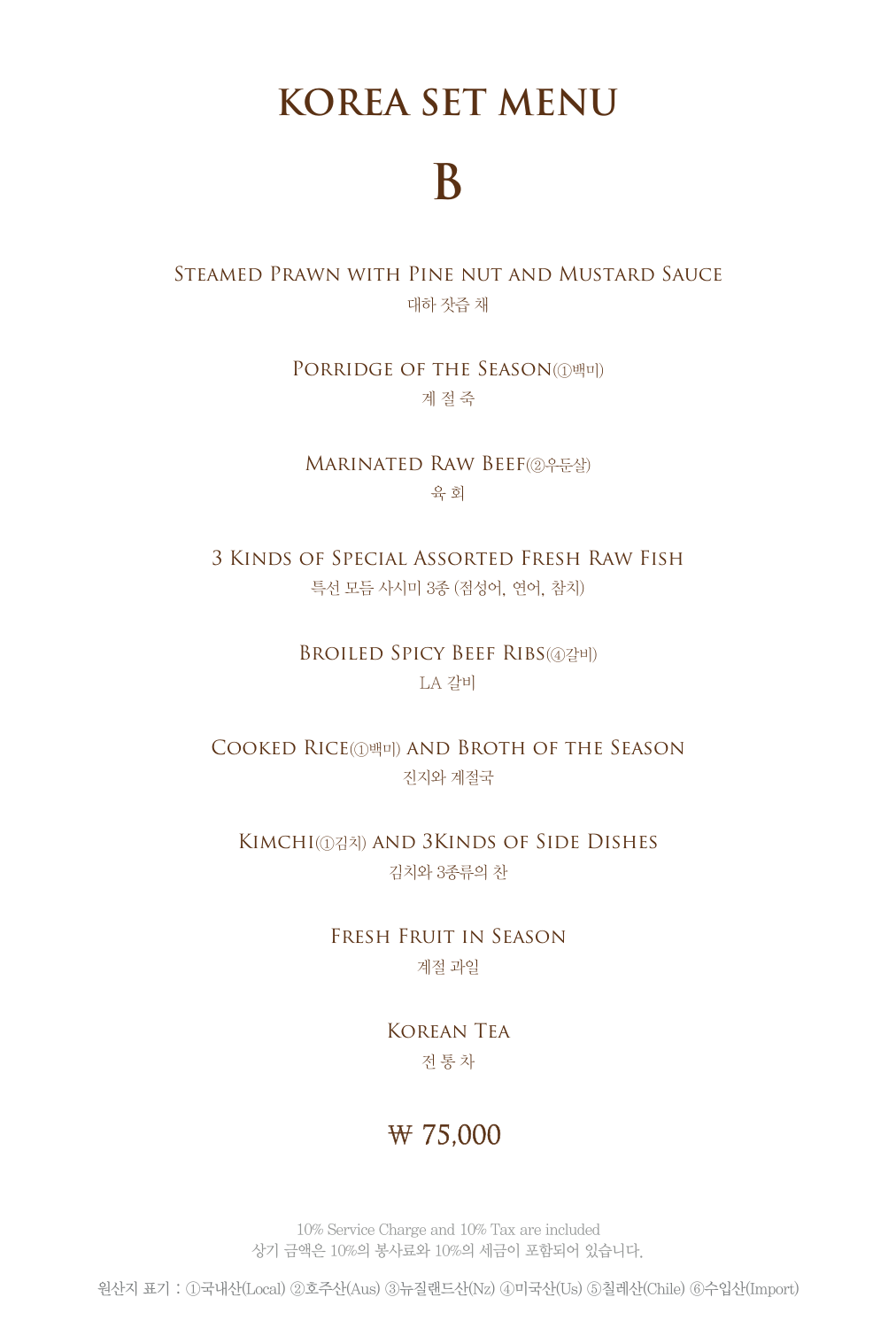## **KOREA SET MENU**

# **C**

Fresh Ginseng with Honey 수삼과 꿀

RICE PORRIDGE WITH ABALONE(1백미) 전 복 죽

3 Kinds of Special Assorted Fresh Raw Fish 특선 모듬 사시미 3종 (광어, 연어, 참치)

> Broiled Mero 메로 구이

Broiled Spicy Beef Ribs(④갈비) 양념 갈비 구이

COOKED RICE(①백미) AND BROTH OF THE SEASON 진지와 계절국

> Five Kinds of Side Dishes 5종류의 찬

Fresh Fruit in Season 계절 과일

> Korean Tea 전 통 차

### ₩ 95,000

10% Service Charge and 10% Tax are included 상기 금액은 10%의 봉사료와 10%의 세금이 포함되어 있습니다.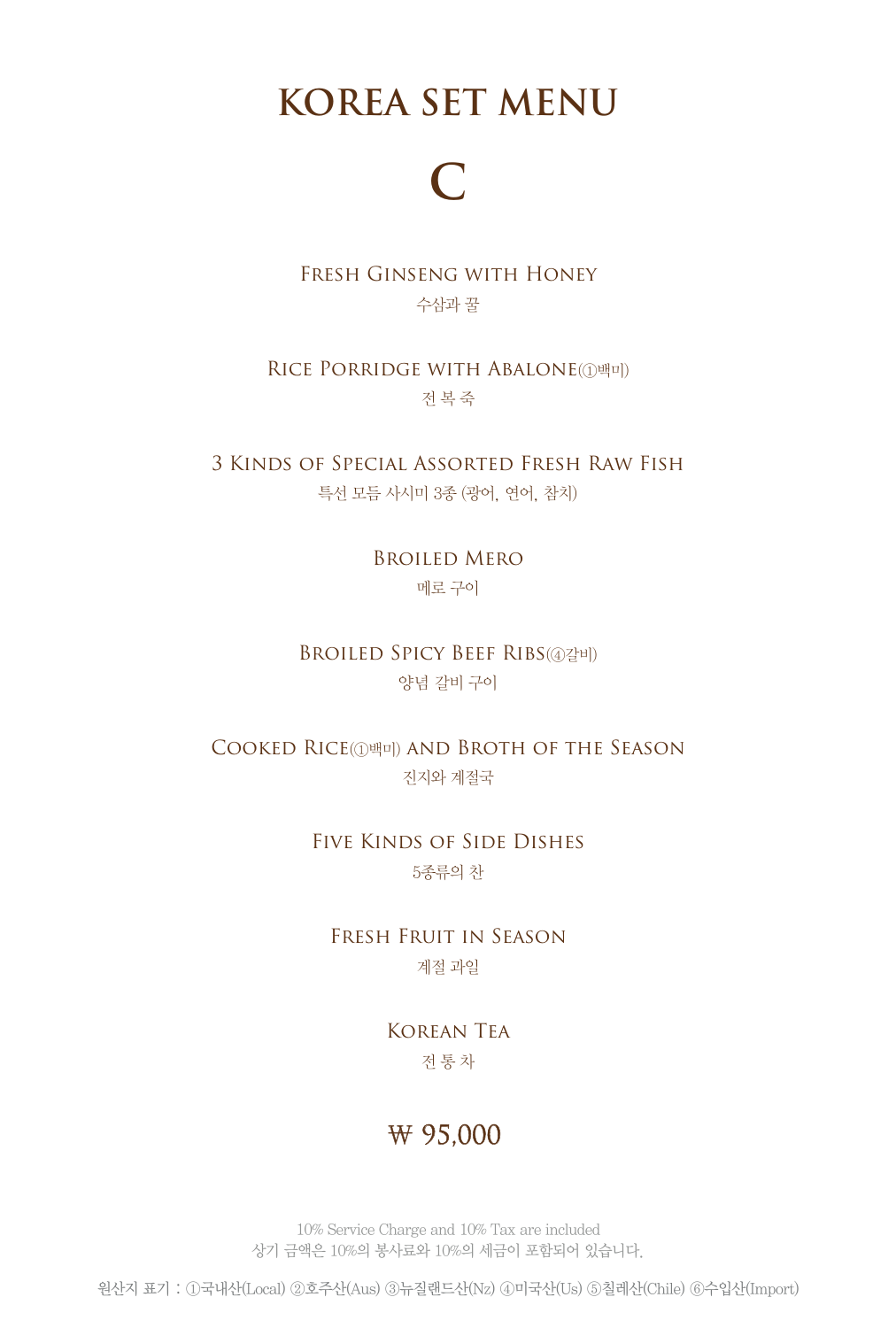**Western Set Menu**

# **A**

Freshly Baked Bread 갓 구워 낸 빵

Tuna Tataki with Semi Dried Tomato, Buffalo Cheese and Basil Pesto 바질 페스토, 버팔로 치즈, 레몬 살사를 곁들인 참치 타다끼

> **BROCCOLI CREAM SOUP WITH CROUTON(①닭뼈)** 브로콜리 크림 스프

Grilled Beef Tenderloin(②안심) with Red Wine sauce 레드와인 소스를 곁들인 안심 스테이크

> Opera Cake with with Orange Sauce 오렌지 소스를 곁들인 오페라 케이크

> > Coffee or Tea 커피 또는 차

### ₩ 65,000

10% Service Charge and 10% Tax are included 상기 금액은 10%의 봉사료와 10%의 세금이 포함되어 있습니다.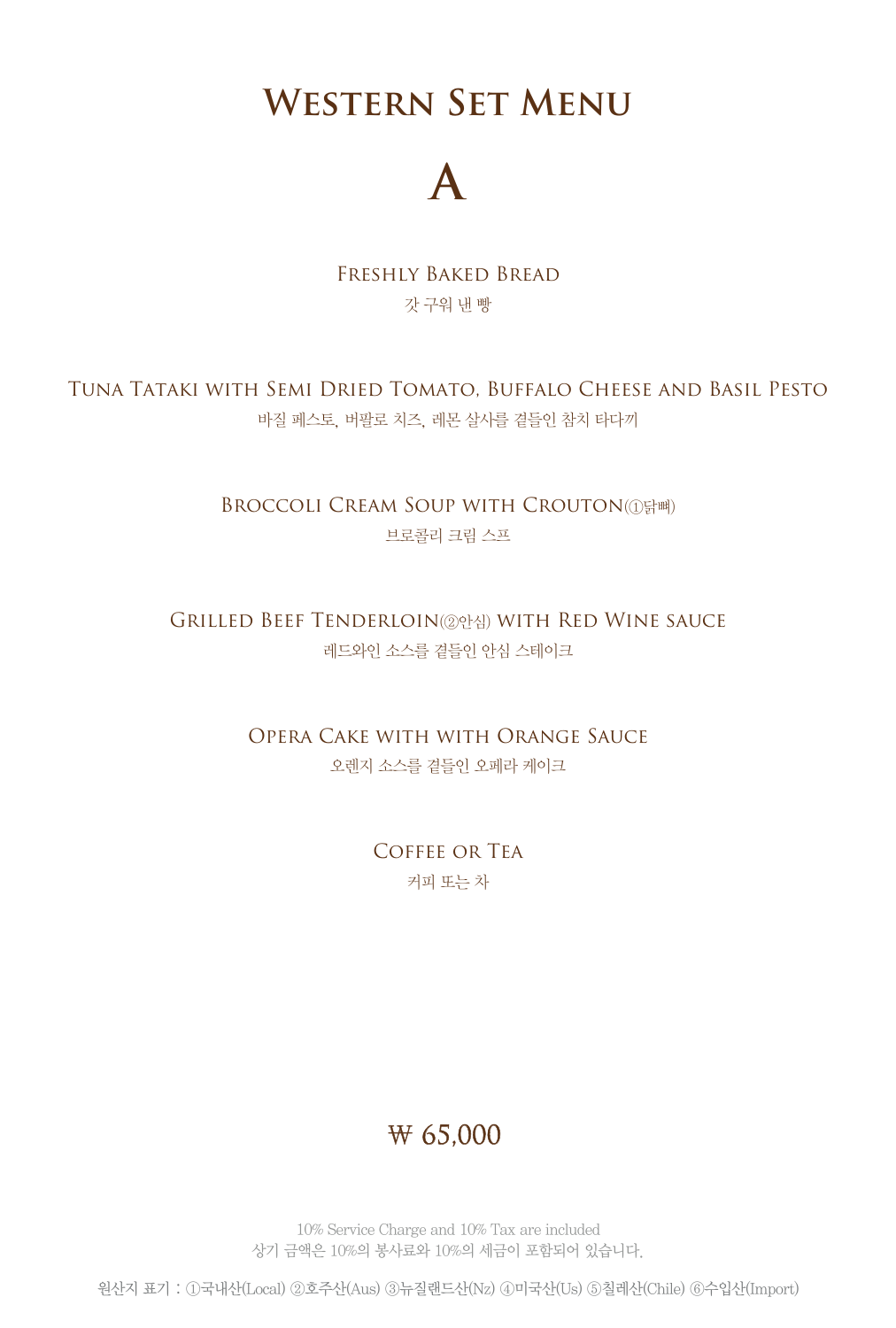## **Western Set Menu**

# **B**

Freshly Baked Bread 갓 구워 낸 빵

#### Smoked Salmon Roll filled with Crab Meat with Salmon Roe 게살과 연어 알을 곁들인 훈제 연어롤

MUSHROOM SOUP WITH HERB CROUTON(①닭뼈) 허브 크루통을 곁들인 버섯 스프

Fresh Seasonal Mixed Salad with Balsamic Dressing 계절 샐러드와 발사믹 드레싱

Grilled Australian Beef Tenderloin(②안심) & King Prawn 소고기 안심 스테이크와 대하구이

> Chocolate Cheese Cake 초콜릿 치즈 케이크

> > Coffee or Tea 커피 또는 차

### ₩ 75,000

10% Service Charge and 10% Tax are included 상기 금액은 10%의 봉사료와 10%의 세금이 포함되어 있습니다.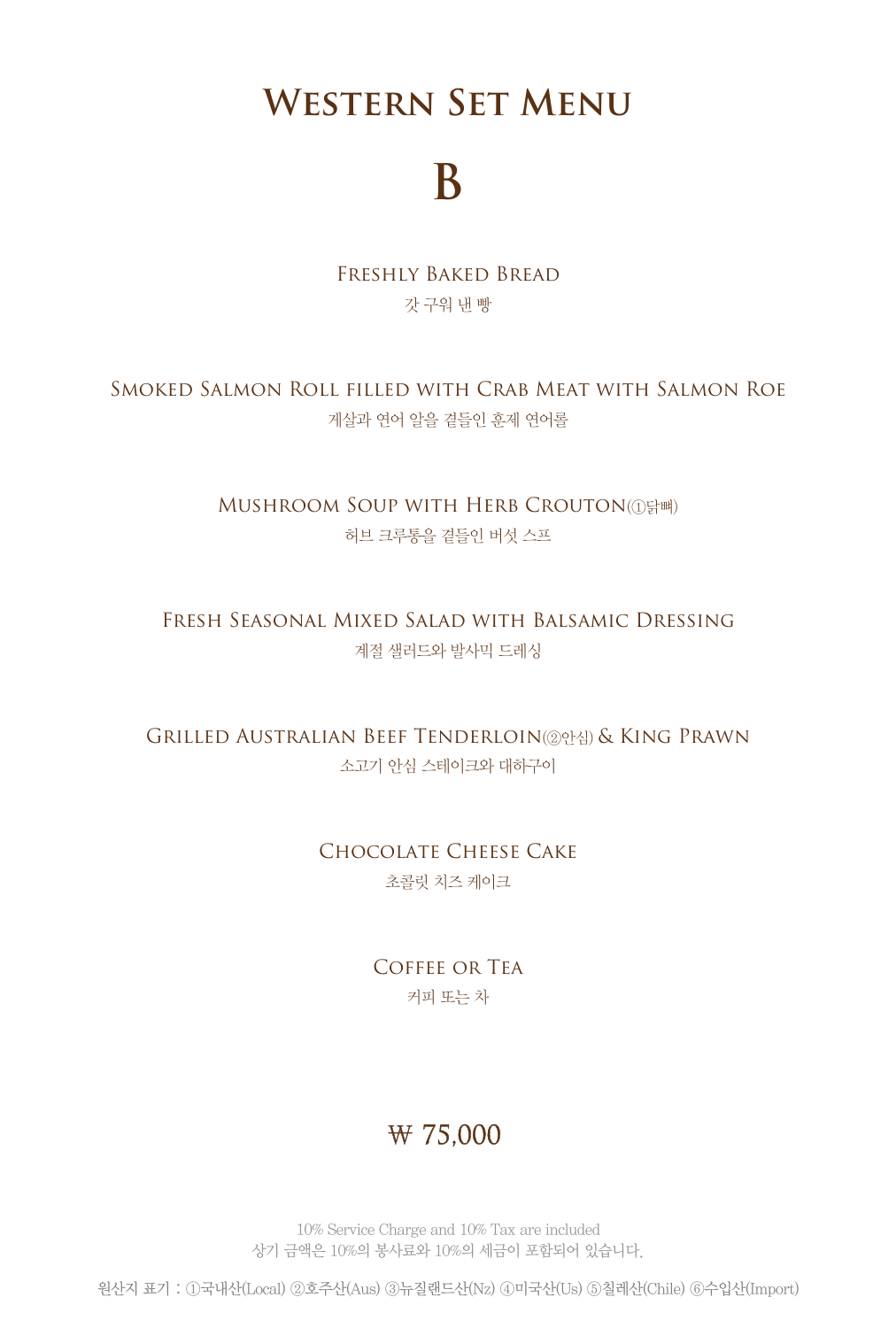## **Western Set Menu**

# **C**

Freshly Baked Bread 갓 구워 낸 빵

#### Three kind of Appetizer with Abalone Carpaccio, Scallop, Salmon and Yuja Balsamico Vinagrette 3가지 전채 전복 카르파치오, 관자, 훈제연어

ASPARAGUS CREAM SOUP WITH CHEESE CROUTONS(1)닭뼈) 아스파라거스 크림 스프

Fresh Seasonal Special Salad with ricotta Cheese 스페셜 계절 샐러드

Grilled Australian Beef Tenderloin(②안심) and Asparagus, Semi Dried Tomato with Red Wine Sauce 적포도주 소스와 아스파라거스 구이, 소고기 안심구이

> Tiramisu and Macaron with Espresso Sauce 에스프레소 소스의 마카롱과 티라미수

> > Coffee or Tea 커피 또는 차

### ₩ 95,000

10% Service Charge and 10% Tax are included 상기 금액은 10%의 봉사료와 10%의 세금이 포함되어 있습니다.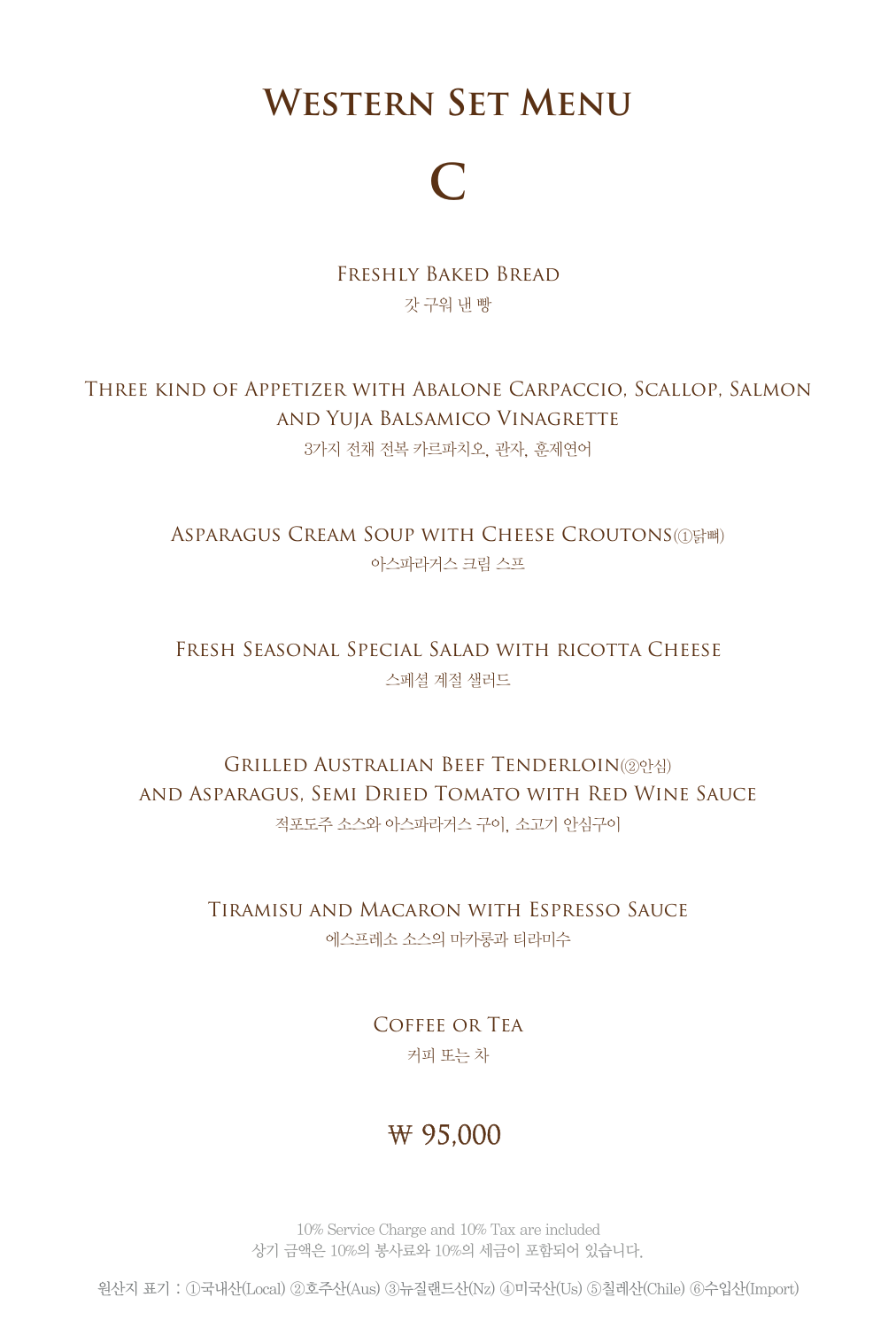# **BANQUET BUFFET MENU A**

| ***APPETIZER***                               |            |
|-----------------------------------------------|------------|
| SMOKED ALASKA RED TROUT SALMON WITH GARNISH   | 훈제연어       |
| ASSORTED COLD CUTS(살라미4), 소세지①)               | 모듬 콜컷      |
| *** SALAD***                                  |            |
| FRESH GREEN SALAD WITH DRESSING               | 양상추 샐러드    |
| <b>TOMATO SALAD</b>                           | 토마토 샐러드    |
| <b>KID BEAN SALAD</b>                         | 강낭콩 샐러드    |
| <b>GRILLED EGGPLANT WITH BALSAMICO</b>        | 가지 발사믹 샐러드 |
| <b>CRAB MEAT SALAD</b>                        | 게살 샐러드     |
| ***FROM THE HOT CHAFING DISH***               |            |
| POACHED PANGASIUS WITH TOMATO SALSA           | 매기찜 토마토 살사 |
| <b>FRIED CHICKEN</b> (1)                      | 치킨 가라아게    |
| SAUTÉED SQUID WITH VEGETABLES                 | 솔방울 오징어 볶음 |
| BEEF STEW(①소고기)                               | 와규 찹스테이크   |
| <b>GILLED SAUSAGE WITH MUSTARD SAUCE(I)</b>   | 그릴 소시지     |
| <b>SPRING ROLL</b>                            | 스프링 롤      |
|                                               |            |
| *** SOUP***                                   |            |
| <b>DAILY SOUP</b>                             | 오늘의 스프     |
| PORRIDGE OF THE SEASON(①참쌀)                   | 계절죽        |
| *** KOREAN FOOD***                            |            |
| <b>BULGOGI</b>                                | 불고기        |
| KOREAN STYLE KIMCHI(1)                        | 김치         |
| SEASONAL NAMUL                                | 계절 나물      |
| JELLY FISH WITH MUSTARD SAUCE                 | 해파리 냉채     |
| ***JAPANESE FOOD***                           |            |
| RICE(1) ROLL WITH SEAWEED                     | 김밥         |
| <b>ASSORTED SUSHI</b> (1)                     | 모듬 초밥      |
| ***CHINESE FOOD***                            |            |
| SWEET AND SOUR PORK(①등심)                      | 당수육        |
| <b>FRIED RICE(1)</b>                          | 볶음밥        |
| <b>BRAISED MIXED SEAFOOD AND OYSTER SAUCE</b> | 유산슬        |
| ***DESSERT***                                 |            |
| HOME BAKED BREAD SELECTION                    | 모듬 빵       |
| <b>ASSORTED COOKIES</b>                       | 모듬 쿠키      |
| <b>APPLE PIE</b>                              | 애플 파이      |
| PECAN PIE                                     | 피칸 파이      |
| <b>CHEESE CAKE</b>                            | 치즈 케이크     |
| <b>CREAM CARAMEL</b>                          | 커스터드 푸딩    |
| <b>FRESH FRUITS IN SEASON</b>                 | 계절 과일      |
|                                               |            |
| ***PUNCH***                                   |            |
| RICE PUNCH OR PERSIMMON PUNCH                 | 식혜 또는 수정과  |
|                                               |            |
| ***COFFEE OR TEA***                           |            |

커피 또는 차

### ₩ 65,000

10% Service Charge and 10% Tax are included 상기 금액은 10%의 봉사료와 10%의 세금이 포함되어 있습니다.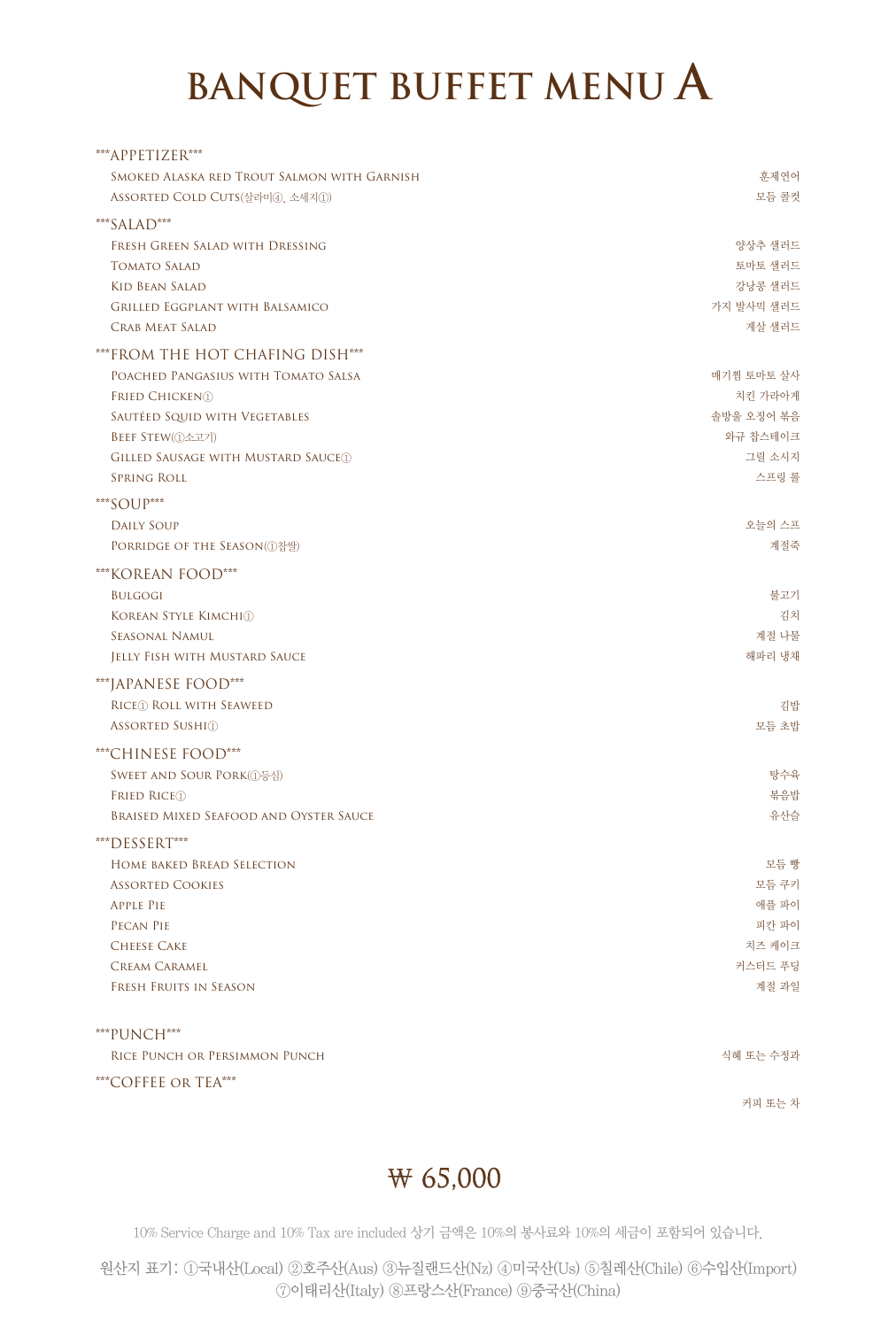# **BANQUET BUFFET MENU B**

| ***APPETIZER***                               |            |
|-----------------------------------------------|------------|
| SMOKED ALASKA RED SALMON WITH GARNISH         | 훈제연어       |
| ASSORTED COLD CUTS(살라미4), 소세지①)               | 모듬 콜컷      |
| SEA SCALLOP CARPACCIO                         | 관자 카르파치오   |
| *** $SALAD$ ***                               |            |
| FRESH GREEN SALAD WITH DRESSING               | 양상추 샐러드    |
| <b>TOMATO SALAD</b>                           | 토마토 샐러드    |
| <b>BROCCOLI SALAD</b>                         | 브로콜리 샐러드   |
| <b>GRILLED EGGPLANT WITH BALSAMICO</b>        | 가지 발사믹 샐러드 |
| <b>CRAB MEAT SALAD</b>                        | 게살 샐러드     |
| ***FROM THE HOT CHAFING DISH***               |            |
| <b>SNAIL GRATIN</b>                           | 달팽이 그라탕    |
| <b>SWEET AND SOUR CHICKEN</b> 1               | 닭강정        |
| <b>BRAISED OX-KNEE WITH GINGER</b>            | 도가니 탕      |
| POACHED PANGASIUS WITH SOY SAUCE              | 간장소스 매기찜   |
| BEEF CHOP STEAK(2소고기)                         | 와규 찹 스테이크  |
| <b>GRILLED SAUSAGE WITH MUSTARD SAUCE</b>     | 그릴 소시지     |
| DEEP FRIED SCALLOP WITH TARTAR SAUCE          | 관자 튀김      |
| *** $SOUP$ ***                                |            |
| <b>BROCCOLI CREAM SOUP</b>                    | 오늘의 스프     |
| PORRIDGE OF THE SEASON(①쌀)                    | 계절죽        |
| *** KOREAN FOOD***                            |            |
| <b>BROILED BEEF SHORT RIBS4</b>               | 갈비구이       |
| KOREAN STYLE KIMCHI(1)                        | 김치         |
| <b>SEASONAL NAMUL</b>                         | 계절 나물      |
| ROYAL STIR-FRIED GLASS NOODLES AND VEGETABLES | 궁중 잡채      |
| ***JAPANESE FOOD***                           |            |
| RICE <sup>(1)</sup> ROLL WITH SEAWEED         | 김밥         |
| <b>ASSORTED SUSHI</b> (1)                     | 모듬 초밥      |
| <b>SOBA NOODLES</b>                           | 모밀국수       |
| ***CHINESE FOOD***                            |            |
| SWEET AND SOUR PORK(①등심)                      | 탕수육        |
| CHINESE STYLE JELLY FISH WITH MUSTARD SAUCE   | 해파리 냉채     |
| <b>FRIED RICE</b> <sup>1</sup>                | 볶음밥        |
| ***DESSERT***                                 |            |
| <b>HOME BAKED BREAD SELECTION</b>             | 모듬 빵       |
| <b>ASSORTED COOKIES</b>                       | 모듬 쿠키      |
| <b>APPLE PIE</b>                              | 애플 파이      |
| <b>PECAN PIE</b>                              | 피칸 파이      |
| <b>CHEESE CAKE</b>                            | 치즈 케이크     |
| <b>SWEET PUMPKIN CAKE</b>                     | 단호박 케이크    |
| <b>CREAM CARAMEL</b>                          | 커스터드 푸딩    |
| <b>FRESH FRUITS IN SEASON</b>                 | 계절 과일      |
| *** PUNCH***                                  |            |
| RICE PUNCH OR PERSIMMON PUNCH                 | 식혜 또는 수정과  |
| *** COFFEE OR TEA***                          | 커피 또는 차    |

### ₩ 70,000

10% Service Charge and 10% Tax are included 상기 금액은 10%의 봉사료와 10%의 세금이 포함되어 있습니다.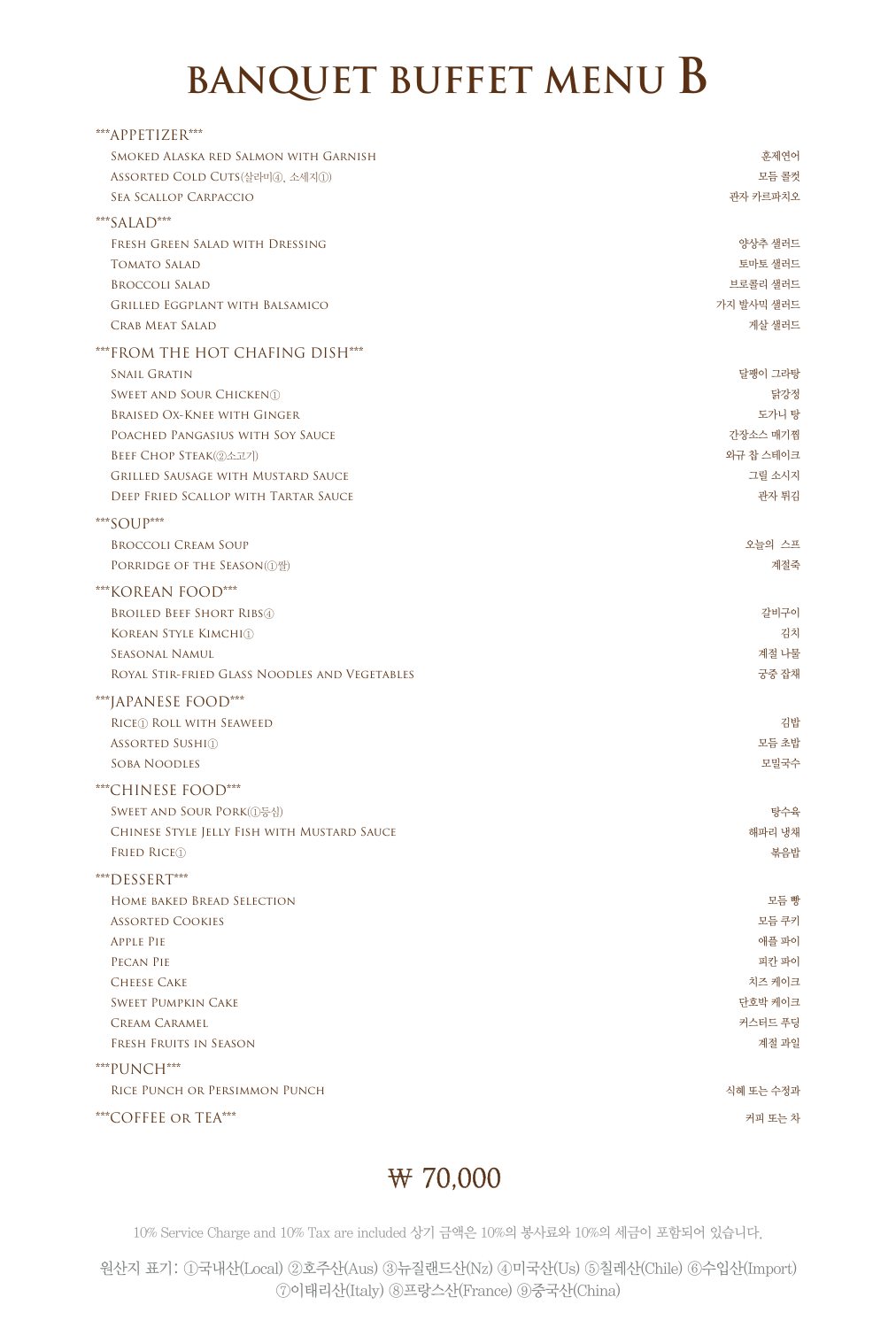# **BANQUET BUFFET MENU C**

| ***APPETIZER***                               |            |
|-----------------------------------------------|------------|
| <b>TUNA TADAKI</b>                            | 참치 타다키     |
| SMOKED ALASKA RED TROUT SALMON WITH GARNISH   | 훈제연어       |
| ASSORTED COLD CUTS(살라미4), 소세지①)               | 모듬 콜컷      |
| <b>COCKTAIL SHRIMP WITH SAUCE</b>             | 칵테일 새우     |
| *** SALAD***                                  |            |
| FRESH GREEN SALAD WITH DRESSING               | 양상추 샐러드    |
| <b>TOMATO SALAD</b>                           | 토마토 샐러드    |
| <b>KID BEAN SALAD</b>                         | 강낭콩 샐러드    |
| <b>BROCCOLI SALAD</b>                         | 브로콜리 샐러드   |
| CRAB MEAT SALAD                               | 싱싱 샐러드     |
| ***FROM THE HOT CHAFING DISH***               |            |
| <b>SEAFOOD GRATIN</b>                         | 도미 피카타     |
| <b>B.B.Q.CHICKEN</b> <sup>1</sup>             | 바비큐 치킨     |
| <b>DIM SUM</b>                                | 딤섬         |
| MINI STEAK WITH PEPPER CORN SAUCE2            | 미니스테이크     |
| ***SOUP***                                    |            |
| <b>MUSHROOM CREAM SOUP</b>                    | 양송이 스프     |
| PUMPKIN PORRIDGE(①찹쌀)                         | 호박죽        |
| *** KOREAN FOOD***                            |            |
| GALBI JJIM4                                   | 갈비찜        |
| KOREAN STYLE KIMCHI(1)                        | 김치         |
| SEASONAL HERBS - 2 KINDS                      | 계절나물 2가지   |
| SLICED BEEF ROUND(2우둔살) TARTAR WITH PINE NUTS | 쇠고기 육회와 잣  |
| JELLY FISH WITH MUSTARD SAUCE                 | 해파리 냉채     |
| ***JAPANESE FOOD***                           |            |
| RICE <sup>(1)</sup> ROLL WITH SEAWEED         | 김밥         |
| <b>ASSORTED SUSHI</b> (1)                     | 모듬 초밥      |
| <b>SOBA NOODLES</b>                           | 모밀국수       |
| ***CHINESE FOOD***                            |            |
| SWEET AND SOUR PORK(①등심)                      | 탕수육        |
| STIR-FRIED SEAFOOD AND VEGETABLES             | 팔보채        |
| <b>CHINESE STYLE FRIED RICE</b>               | 볶음밥        |
| ***DESSERT***                                 |            |
| <b>HOME BAKED BREAD SELECTION</b>             | 모듬 빵       |
| <b>ASSORTED COOKIES</b>                       | 모듬 쿠키      |
| <b>APPLE PIE</b>                              | 애플 파이      |
| PECAN PIE                                     | 피칸 파이      |
| <b>FRUITS CAKE</b>                            | 생크림 과일 케이크 |
| <b>TIRAMISU CAKE</b>                          | 티라미수 케이크   |
| <b>CREAM CARAMEL</b>                          | 커스터드 푸딩    |
| FRESH FRUITS IN SEASON                        | 계절 과일      |
| ***PUNCH***                                   |            |
| RICE PUNCH OR PERSIMMON PUNCH                 | 식혜 또는 수정과  |
| ***COFFEE OR TEA***                           | 커피 또는 차    |
|                                               |            |

### ₩ 75,000

10% Service Charge and 10% Tax are included 상기 금액은 10%의 봉사료와 10%의 세금이 포함되어 있습니다.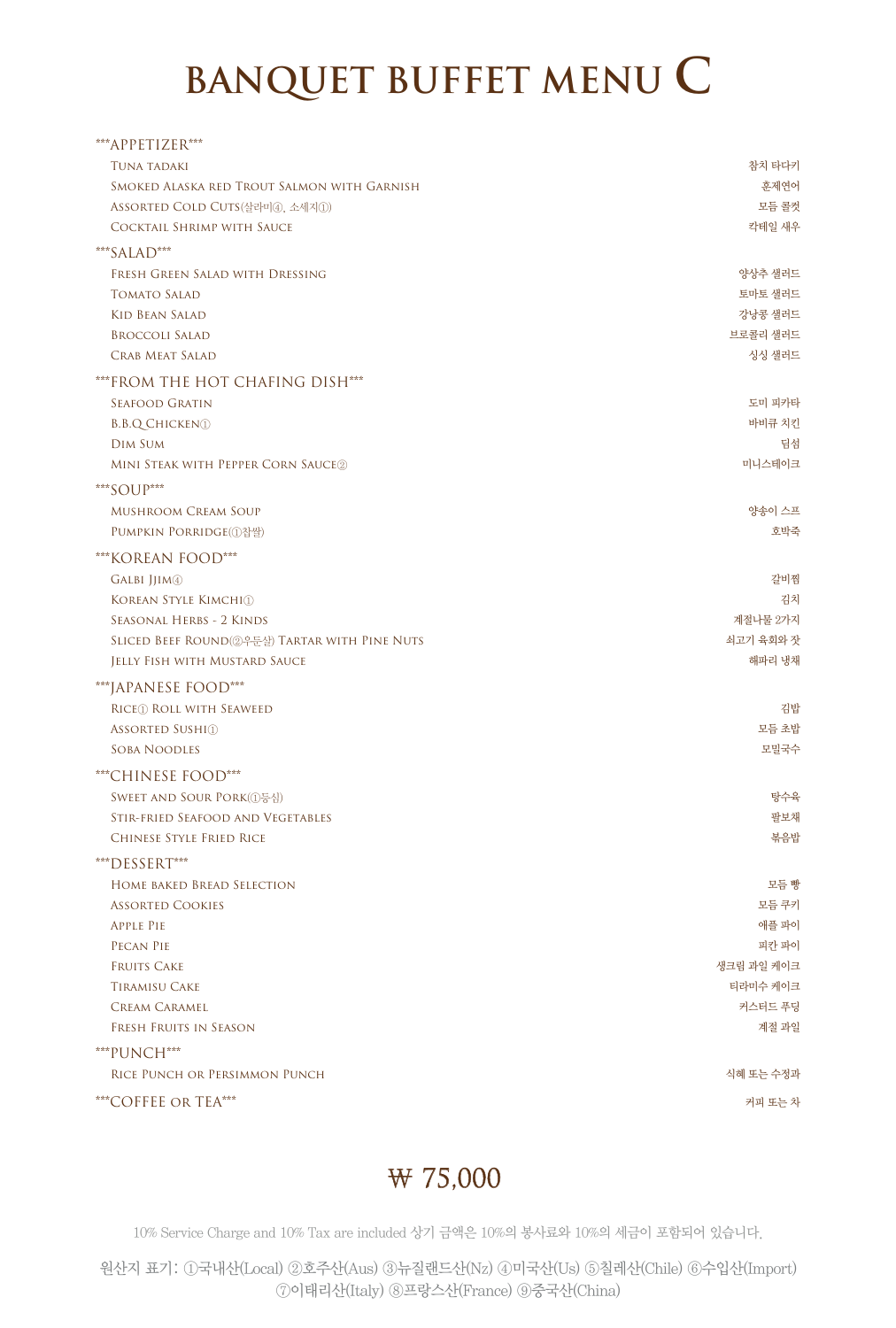# **COCKTAIL PARTY MENU D**

| ***Canape & Snacks***        |             |
|------------------------------|-------------|
| CANAPES (3KINDS)             | 3가지 종류의 카나페 |
| Dried Snack                  | 마른 안주       |
| <b>ASSORTED CHEESE PLATE</b> | 모듬 치즈       |
|                              |             |

| *** COLD SELECTION***                                      |                 |
|------------------------------------------------------------|-----------------|
| PROSCIUTTO WITH HAM 4) AND MELON                           | 햄과 메론           |
| <b>OPEN SANDWICHES</b>                                     | 샌드위치            |
| <b>COLD CUT PLATE</b>                                      | 콜컷              |
| <b>ASSORTED VEGETABLES STICK</b>                           | 모듬 야채 스틱        |
| TOMATO AND MOZZARELLA CHEESE SALAD, EXTRA VIRGIN OLIVE OIL | 토마토 모짜렐라 샐러드    |
| SMOKED SALMON WITH SOUR CREAM                              | 훈제 연어           |
| *** COLD SELECTION (ORIENTAL)***                           |                 |
| SEAWEED RICE ROLLS (2 KINDS)(1)                            | 김밥 2종류          |
| SUSHI (3 KINDS) 1                                          | 초밥 3종류          |
| *** HOT SELECTION***                                       |                 |
| <b>CHESTNUT BACON® ROLL</b>                                | 베이컨으로 감싼 밤      |
| <b>DEEP FRIED CHICKEN</b>                                  | 치킨 가라아게         |
| STEAMED PANGASIUS WITH TOMATO SALSA                        | 토마토 살사를 곁들인 생선찜 |
| <b>SPRING ROLL</b>                                         | 스프링롤            |
| <b>DIMSUM</b>                                              | 딤섬              |
| SWEET AND SOUR PORK(①등심)                                   | 탕수육             |
| ***DESSERT***                                              |                 |
| <b>SEASONAL FRESH FRUITS</b>                               | 계절 과일           |
| <b>APPLE PIE</b>                                           | 애플 파이           |
| <b>SHORT CAKE</b>                                          | 미니 케이크          |
| <b>CHEESE CAKE</b>                                         | 치즈 케이크          |
| <b>ASSORTED COOKIES</b>                                    | 모듬 쿠기           |

Home made Chocolates



홈메이드 초콜렛

10% Service Charge and 10% Tax are included 상기 금액은 10%의 봉사료와 10%의 세금이 포함되어 있습니다.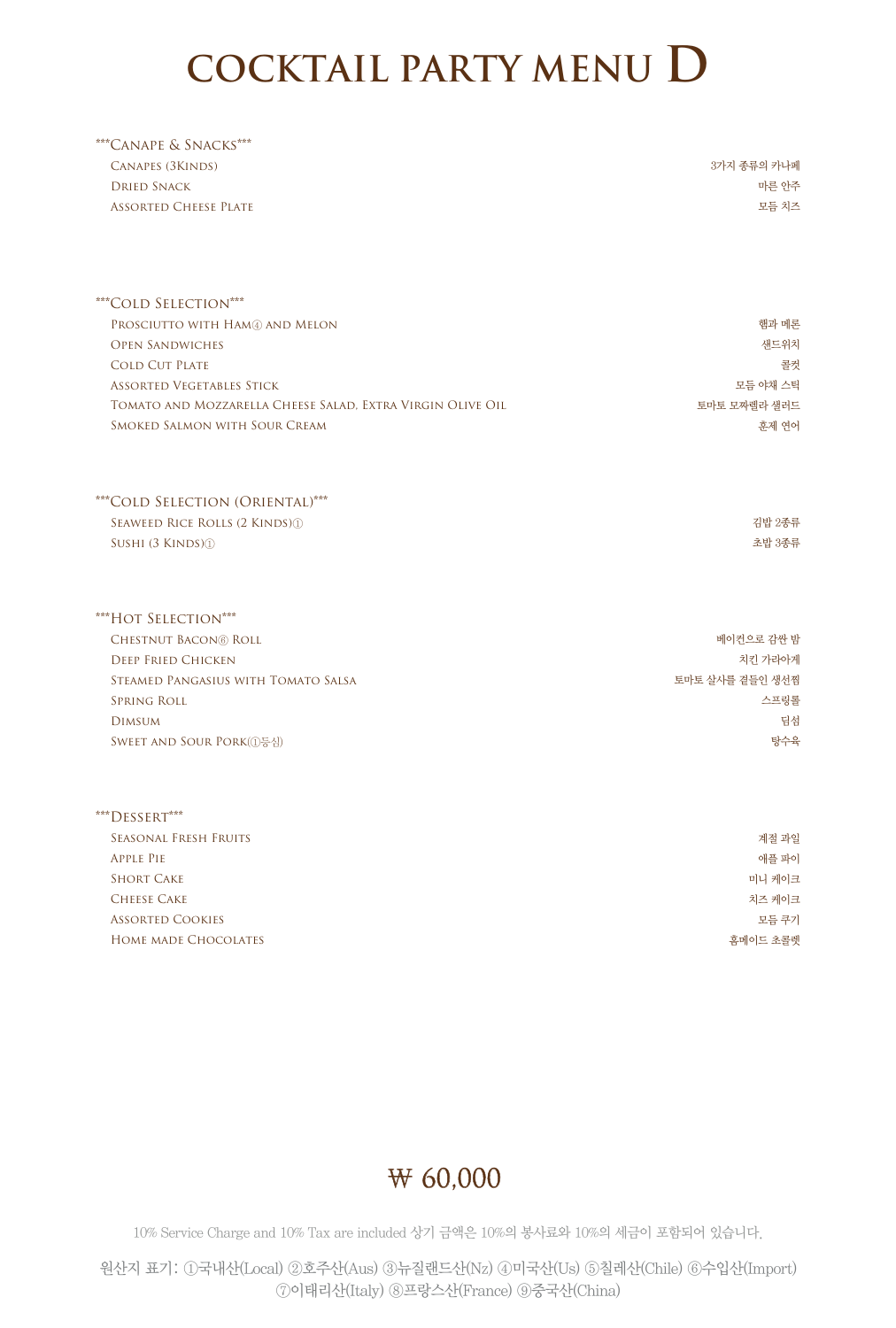## **KOREA BOX MENU**



3 Kinds of Steamed Seafood 모듬 숙회(문어, 새우, 참치)

Egg Roll, Grilled fish, Deep fried Scallop, candle fish 게란말이, 생선 전, 관자튀김, 열빙어

> BAKED ABALONE, CHICKEN<sup>(1)</sup>, JELLY FISH 전복 구이, 닭다리 구이, 해파리

PEANUT, SALTED POLLACK ROE, STUFFED CUCUMBER PICKLE<sub>1</sub>, MUSHROOM 땅콩조림, 명란젓, 오이 소박이, 새송이 버섯 구이

> WAGYU BULGOGI2 와규 불고기

STEAMED RICE<sub>1</sub> & CLEAR SOUP 밥과 맑은 국

3 kinds of Seasonal Fruits 계절 과일 3종



10% Service Charge and 10% Tax are included 상기 금액은 10%의 봉사료와 10%의 세금이 포함되어 있습니다.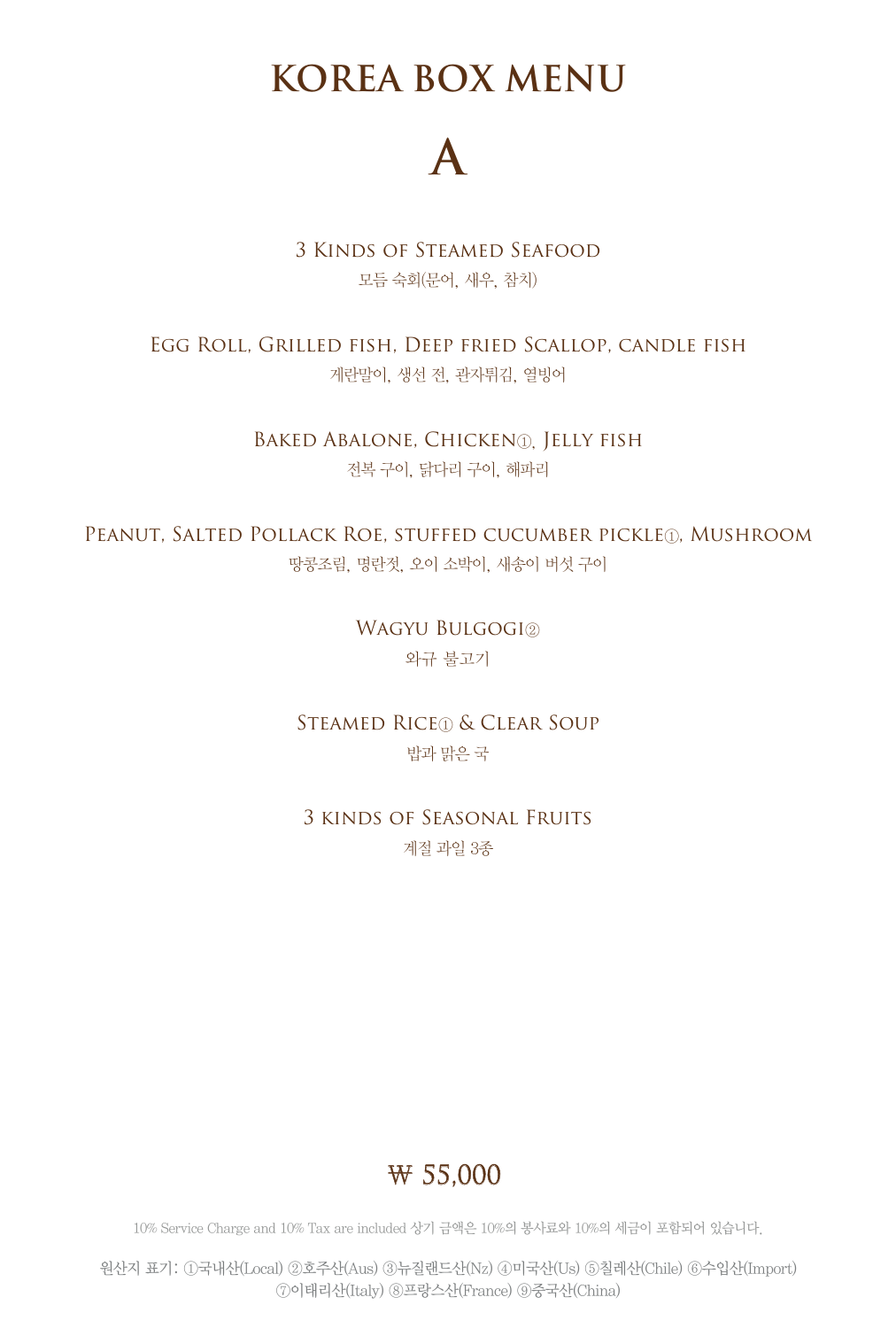## **JAPANESE BOX MENU**

# **B**

**\*\*\* Raw Fish(Sashimi-**생선회**) \*\*\*** 3 Kinds of Assorted Fresh Raw Fish 사시미 3종

**\*\*\* Broiled Fish(Yakimono-**구이**) & Braised Food(Nimono-**삶은요리**) \*\*\*** Egg Roll, Grilled fish, Baked Shrimp, Abalone, Chicken① Teriyaki, Egg Tofu

계란 말이, 홍도어묵, 메로 구이, 브로콜리, 전복 찜, 새우구이, 닭 데리야끼 구이, 계란 두부

**\*\*\* Fried Food(Tempura-**튀김**) \*\*\*** Shrimp, Sweet Pumpkin, Sweet Potato, Pepper Twist Green 새우, 단호박, 고구마, 꽈리고추

#### **\*\*\* Pickled Vegetable(Oshinko-**일본절임**) \*\*\***

YELLOW TURNIP, RAKYO, SALTED POLLACK ROE, KIMCHI① 단무지, 락교, 명란젓, 배추김치

> **\*\*\* Steamed Rice(Go Han-**밥**) \*\*\*** STEAMED RICE① WITH FURIKAKE 흰 밥과 후리카케

**\*\*\* Bean Paste Soup(Miso Soup-**된장국**) \*\*\*** Miso Soup 일본 된장국

> **\*\*\* Dessert(Kudamono-**후식**) \*\*\*** 4 kinds of Seasonal Fruits 계절과일 4종

### ₩ 60,000

10% Service Charge and 10% Tax are included 상기 금액은 10%의 봉사료와 10%의 세금이 포함되어 있습니다.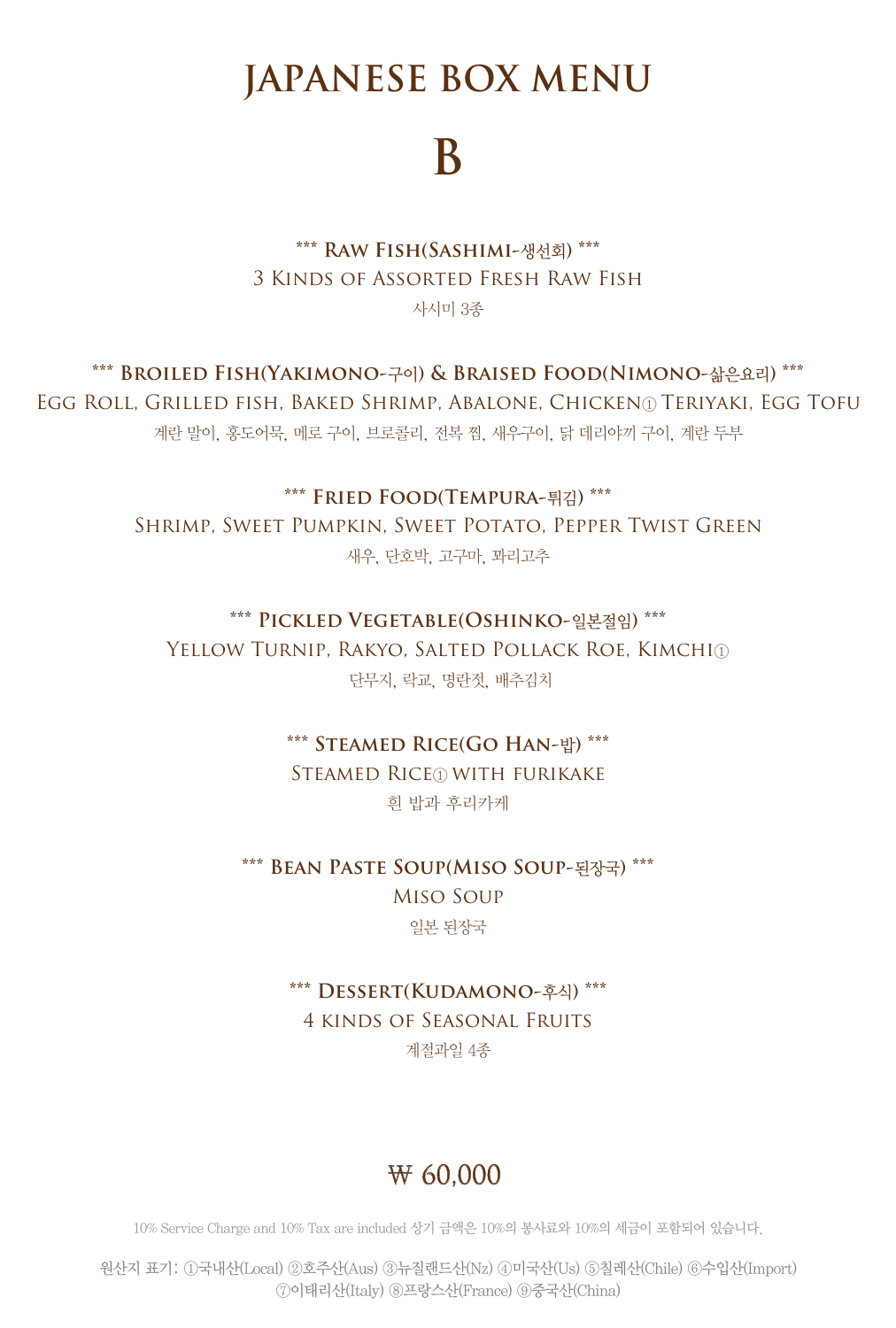7, 8월 판매불가

## **JAPANESE BOX MENU**

# **B-1**

**\*\*\* Raw Fish(Sashimi-**생선회**) \*\*\*** 3 Kinds of Assorted Fresh Raw Fish 사시미 3종

**\*\*\* Broiled Fish(Yakimono-**구이**) & Braised Food(Nimono-**삶은요리**) \*\*\*** Egg Roll, Grilled fish, Abalone, Baked Shrimp, Chicken① Teriyaki 계란 말이, 홍도어묵, 메로 구이, 브로콜리, 전복 찜, 새우구이, 닭 데리야끼 구이

**\*\*\* Fried Food(Tempura-**튀김**) \*\*\***

Shrimp, Sweet Pumpkin, Sweet Potato, Pepper Twist Green, Scallop 새우, 단호박, 고구마, 꽈리고추, 관자

#### **\*\*\* Pickled Vegetable(Oshinko-**일본절임**) \*\*\***

YELLOW TURNIP, RAKYO, SALTED POLLACK ROE, KIMCHI① 단무지, 락교, 명란젓, 배추김치

**\*\*\* Assorted Sushi \*\*\***

모듬 스시(8종)①

**\*\*\* Bean Paste Soup(Miso Soup-**된장국**) \*\*\*** Miso Soup 일본 된장국

#### **\*\*\* Dessert(Kudamono-**후식**) \*\*\***

3 kinds of Seasonal Fruits

계절과일 3종

### ₩ 65,000

10% Service Charge and 10% Tax are included 상기 금액은 10%의 봉사료와 10%의 세금이 포함되어 있습니다.